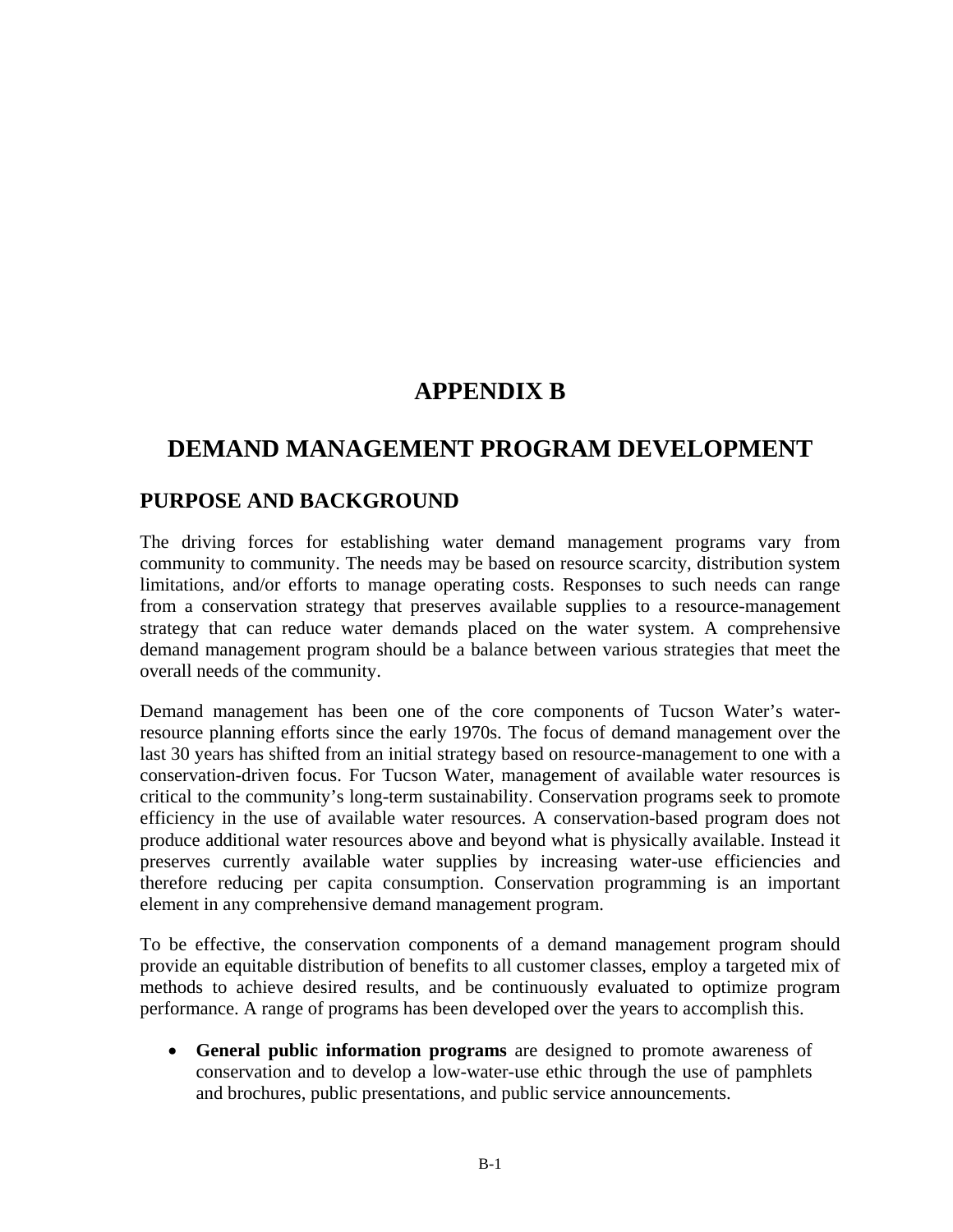- **Education and training programs** are designed to increase knowledge and understanding of various issues, practices, and technologies that affect water-use efficiencies. These programs target specific uses or classes of water users and are presented in workshop or classroom settings. The reliability of water savings increases when education and training programs result in the application of more efficient technologies and practices.
- **Incentive programs** are designed to encourage changes in habits or the use of new technologies as a means of increasing efficiencies in water use. Water rates, rebates, and recognition programs are examples of such efforts.
- **Direct assistance programs** are designed to facilitate best-management practices to achieve reductions in water use. This can be accomplished by transfers of technology, such as retrofitting existing fixtures with more efficient ones, or providing direct technical assistance by conducting water audits to identify and prioritize measures for reducing water consumption.
- **Regulatory measures** are designed to ensure long-term efficient use of water through prescriptive requirements. Plumbing code requirements and local landscape ordinances based on Xeriscape™ design principles are examples. Regulatory measures are low-cost and reliable from the Utility's perspective.

## **CHRONOLOGY OF TUCSON WATER'S DEMAND MANAGEMENT PROGRAM**

Prior to 1880, the primary water source for the Tucson basin was surface water, most of which came from the Santa Cruz River. In the 1880s, advances in pumping technology increased the accessibility to ground water as a source of supply. These technological advances brought changes in how ground water was used in the community. With access to the largely untapped ground water reservoir, agricultural development expanded as did outside urban water use. This increase in outside urban water use supported the increasing introduction of non-native water-loving plants in local landscapes (McPherson and Haip, 1989). During the first half of the  $20^{th}$  century, continued growth in the municipal and agricultural sectors in the Tucson area relied on ground water to meet increasing water demand. Over time, ground water utilization began to exceed the natural replenishment of local aquifers, and ground water mining became an increasing concern. Urban growth during the 1950s and 1960s spurred the expansion of municipal well fields; coupled with rapid growth in agriculture and industrial/commercial water usage, the regional aquifers were increasingly depleted and ground water levels declined at an increasing rate. In response, Tucson Water began developing demand-management programs in the early 1970s and many of those early practices are still being used today.

## **Demand Management in the 1970s**

In 1973, annual potable per capita water use reached an all-time high, and the extremely hot summer of 1974 led to a near crisis for the Utility. Tucson Water's distribution system was overtaxed and the Utility could not guarantee domestic service or adequate fire-protection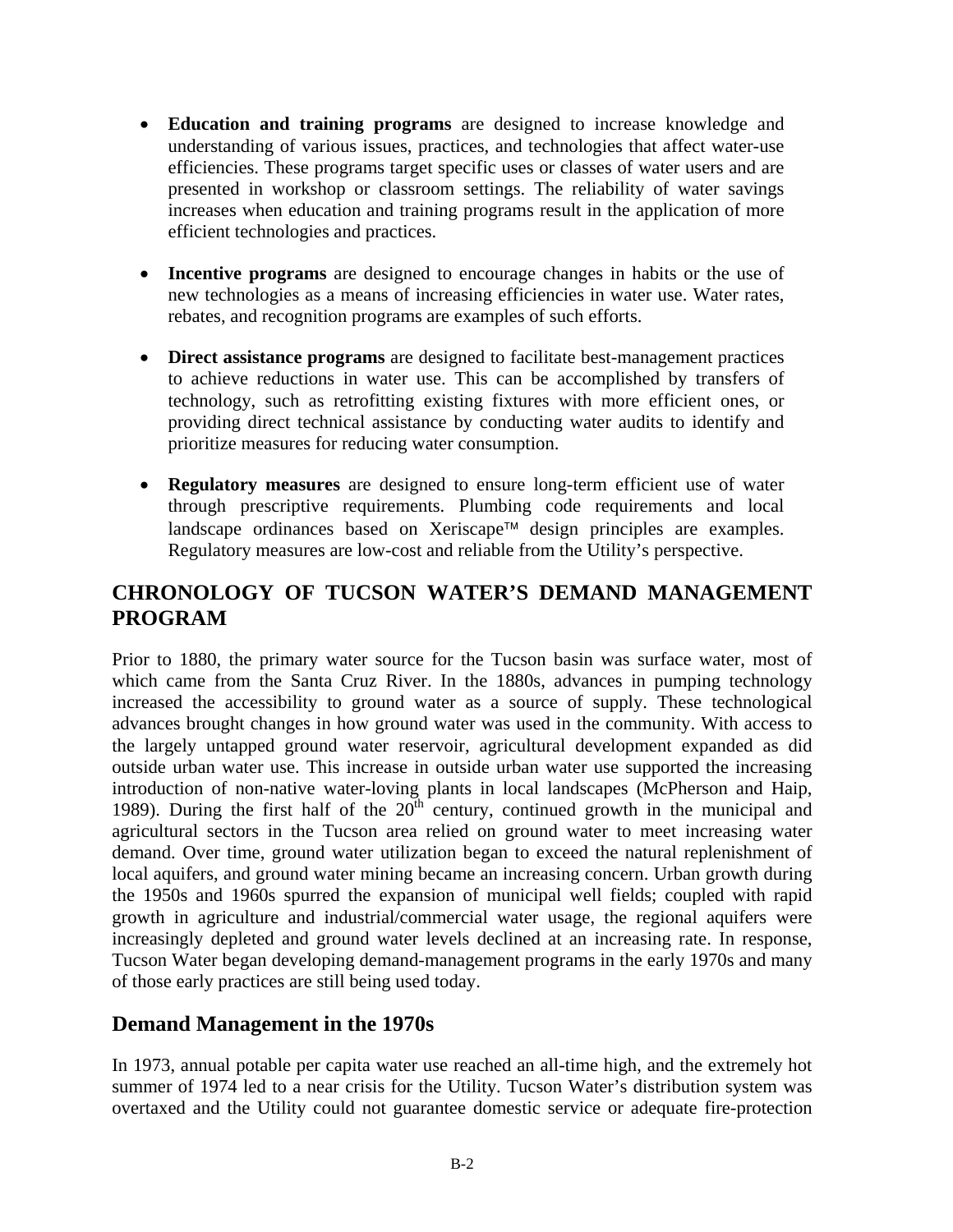flows to all customers in higher elevations. Tucson Water recognized that to meet peak demand and extend the timetable needed to make critical capital improvements, a demand management program had to be initiated.

In 1974, Tucson Water instituted an increasing block-rate structure for residential customers which established increasing charges within designated blocks of delivered water. In 1977, water rates were increased and seasonal surcharges were added. The higher charges during the months of greatest water use helped limit water use during peak summer demand periods and reduced overall demand on the water delivery system. The *Beat the Peak* program was initiated as a resource management tool to reduce demand on the water system during the peak daily usage period between 4 and 8 p.m. and delayed the need for expensive new production and distribution facilities. Customers responded favorably to *Beat the Peak* and peak daily usage was reduced. However, the popular *Beat the Peak* program also became a key component in establishing a strong water-conservation ethic in the community. The success of these early demand management efforts is reflected in the subsequent shift in the community's landscape preference from non-native, high water use plants in the 1970s to the increasing use of drought-tolerant desert plants and reduced turf usage by most residential and commercial users.

## **Demand Management in the 1980s**

Decades of growth in the metropolitan areas resulted in aquifer overdraft in many parts of the State. In response to ground water depletion and federal requirements for funding the Central Arizona Project, the state legislature passed the 1980 Groundwater Management Act which established conservation requirements for municipal users. With this legislative mandate, Tucson Water's demand-management program became more focused on conservation to comply with regulatory water-usage requirements.

Throughout the 1980s, the Utility's demand management program continued to emphasize public information campaigns that promoted changes in water-use habits and encouraged the use of newer, more efficient technologies to conserve water. Tucson Water also partnered with other local agencies to provide funding and staff support for various public information campaigns including *Slow the Flow* and *Make Every Drop Count*. Tucson Water also collaborated with other organizations in projects such as the *Casa del Agua* (a conservation research and demonstration site), *A Sense of Water* (an in-school education program), and the *Xeriscape*™ *Demonstration Garden* at the Tucson Botanical Gardens.

In 1982, the City of Tucson and Pima County adopted the revised *Universal Plumbing Code* which required all new construction to install fixtures with reduced-flow requirements. The *Water Waste and Theft Ordinance* was approved in 1984 and authorizes City employees to issue citations for instances of waste resulting from water running off the property of origin. Also in 1984, Tucson Water began delivering reclaimed water to meet a portion of the community's non-potable demand. The reclaimed system continues to expand, providing non-potable water to irrigate parks, schools, golf courses, and other large turf properties. Residential, commercial, and industrial sites throughout the community use reclaimed water.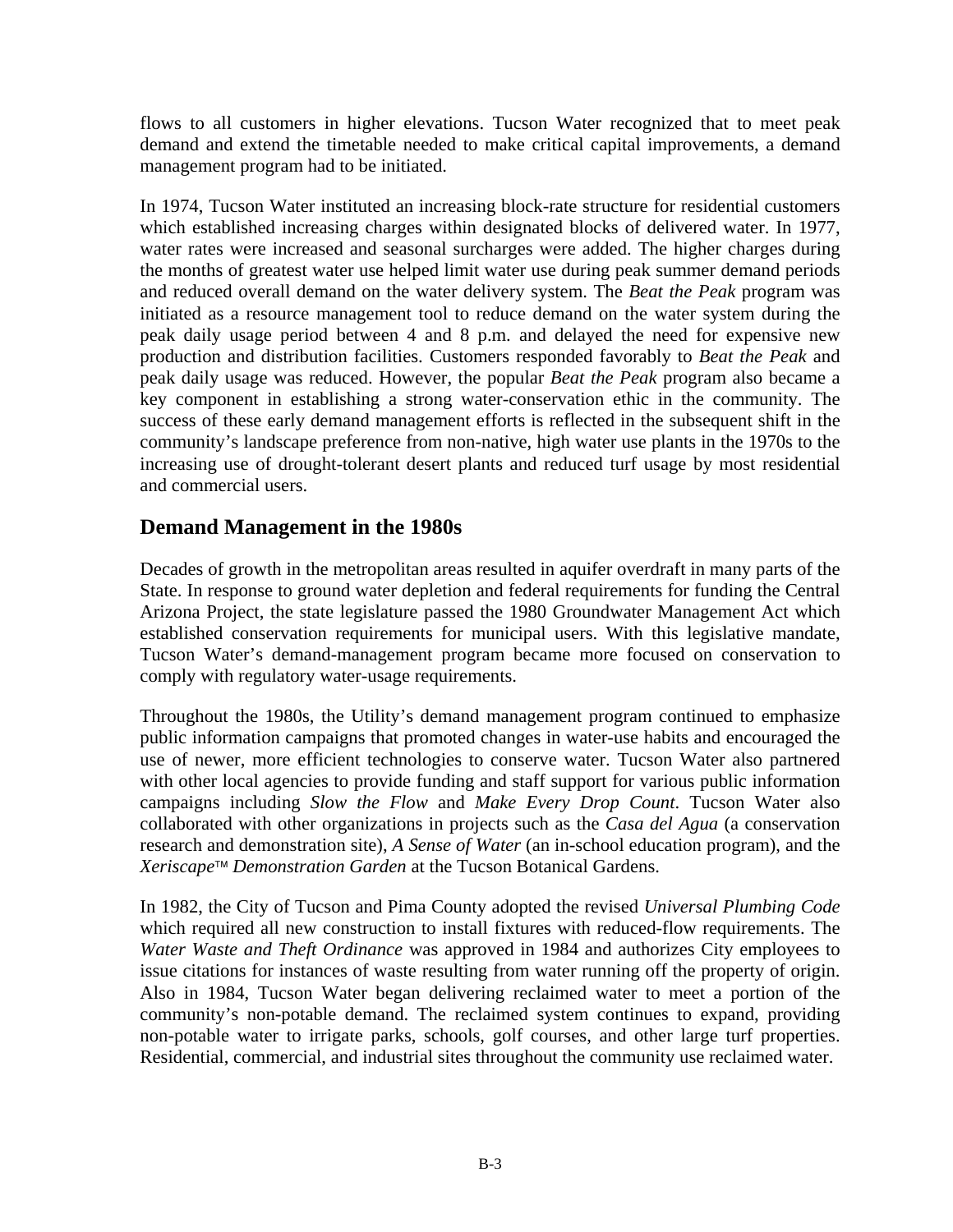*Revised Uniform Plumbing Code* requirements were adopted in 1989. This code required all new construction to include fixtures with even higher water-use efficiency standards. With adoption of the new code, Mayor and Council authorized the *Ultra-Low-Flush (ULF) Toilet Rebate Program* designed to create a financial incentive for existing homeowners to replace older toilets with ULF fixtures.

## **Demand Management in the 1990s**

The City of Tucson's *Landscape Ordinance* was approved in 1991 and requires adherence to Xeriscape™ design principles in new residential and commercial developments. Educational programs were expanded for residential and commercial customers. A Youth Education Program began providing formal classroom programming to elementary and middle school grades. The free *Water Smart Workshop* series was developed to provide homeowners with intensive two-hour sessions designed to teach proper landscape design, installation, and management techniques. Similarly, a *Smartscape Workshop* series was launched to provide landscape professionals and commercial property managers with the knowledge and skills needed to manage landscape for increased efficiency of water use. *Landscape Water Audit Training* was also introduced in 1992 to institute evapotranspiration-based irrigation scheduling and efficient use of irrigation systems.

Several programs providing direct assistance to commercial customers were also instituted during this time. The *LOW 4 Program*, a joint effort between the City of Tucson and Pima County's Cooperative Extension staff, resulted in contacts with over 400 multi-family and commercial water users and landscape water audits of multi-family and commercial properties. The *Business, Industry and Government Program (B/I/G)* conducted audits of some of the highest water-use nonresidential sites. Information developed through this program was used to identify the most water-intensive uses within the commercial sector cooling and landscaping.

In 1993, residential assistance programs began with Tucson Water's participation in the *Southern Arizona Seniors Program* with Southwest Gas Corporation which provided water and energy conservation services to qualifying fixed-income senior citizens. In addition, while the original *ULF Toilet Rebate Program* was discontinued, a modified assistance program was developed to provide ULF toilets to low-income homeowners at no cost.

The *Zanjero Program*, a residential water-audit customer assistance program, was established in 1996. The *Zanjeros,* or water auditors, provide customers with a personalized indoor and outdoor water use profile along with suggestions to use water more efficiently. This program, in conjunction with all of the direct assistance programs, provided baseline data for assessing residential conservation potential.

In 1998, a *Teacher Internship Program* was introduced that provides high school teachers and students with opportunities to learn more about local water issues. This program includes a two-week internship for middle- and high-school faculty and provides opportunities for teachers to interact with Utility staff to discuss water-resource management issues facing the community. Teacher intern graduates are asked to develop water-related projects in their classrooms within the school year. More than 200 teachers have participated in the program.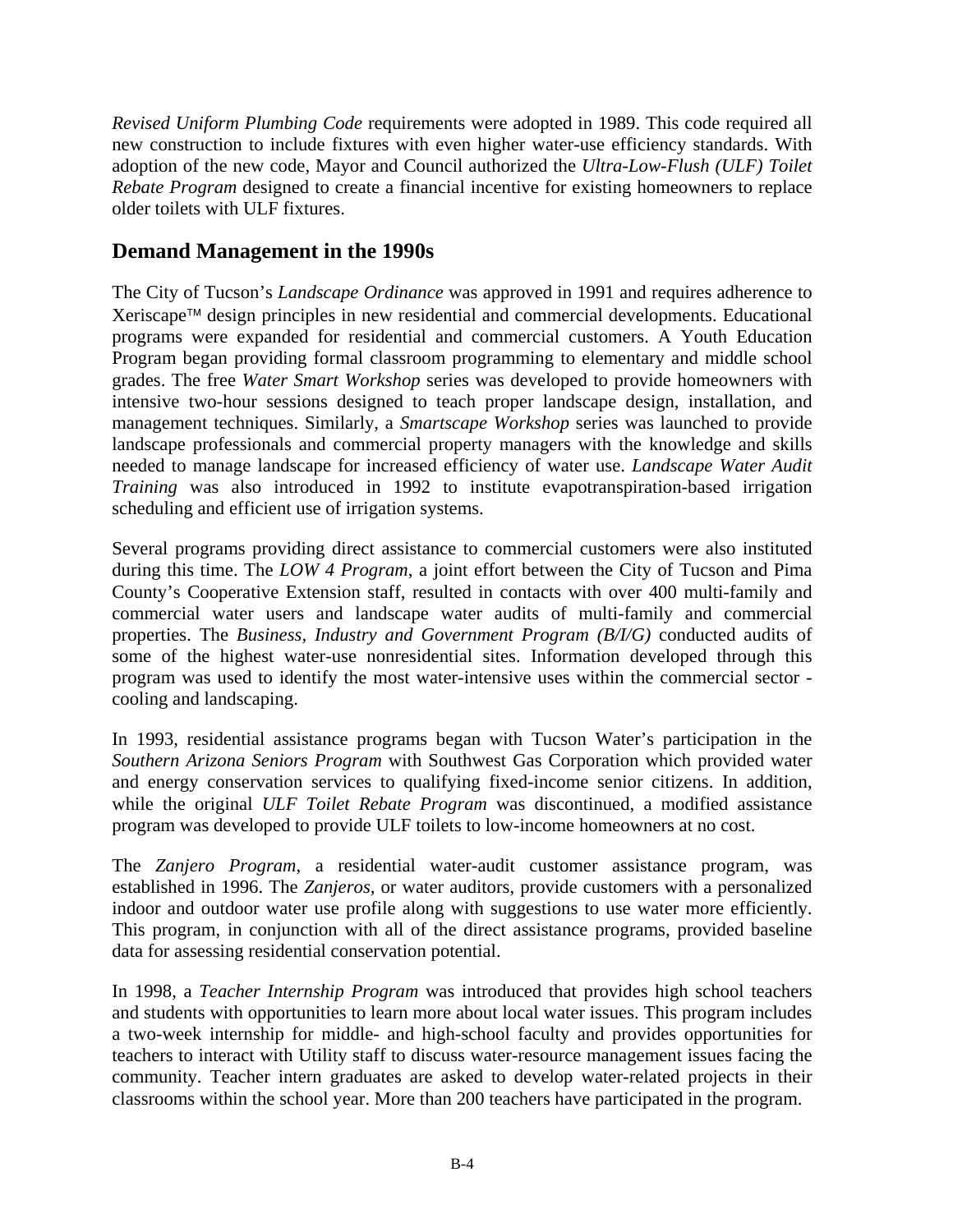### **Demand Management in the 2000s**

Demand management must remain a strong component of an effective long-range water resource program. Seasonal resource-management needs and regulatory requirements continue to play a role in the structure and direction of Tucson Water's demand management program. The program's current focus is to reinforce the community's conservation ethic and to produce benefits for all levels and classes of water users.

Review and revision of educational outreach efforts will ensure that program content remains current and is integrated with other initiatives. Monitoring residential and commercial wateraudit programs allows for the continuing reassessment of the audit process and the criteria used to estimate water savings. In 2003, Tucson Water helped fund research by the University of Arizona's Water Conservation Alliance of Southern Arizona (Water CASA) to study the effectiveness and cost benefit of various water conservation strategies. These assessments will provide a better understanding of the programs' effectiveness and will highlight areas in need of improvement.

A *Commercial Conservation Recognition Program* has been developed to target commercialclass customers. Elements of this program include identification and confirmation of best practices for various commercial users, identification of qualifying business locations, and establishment of an awards program to provide recognition to program participants. These incentives are balanced with efforts to enhance enforcement of the revised water-waste ordinance with stricter follow-up procedures to ensure resolution of problems.

ADWR established a new per capita potable system target for Tucson Water at 167 GPCD for calendar years 2000 to 2004. Public information, educational outreach, and maintaining compliance with this per capita target is the primary focus of the current conservation program. Tucson Water also is in the process of identifying other demand management efforts to reduce the per capita potable water use. The Utility is developing a program to reduce lost and unaccounted for water as part of the long range planning effort. Under this effort, a meter replacement program has been implemented, a leak detection program is being developed, and a water audit will need to be conducted.

## **PROGRAM EVALUATIONS AND PER CAPITA WATER USE TRENDS**

## **Program Cost Versus Program Reliability**

The Utility has adopted a broad-based approach to demand management that utilizes conservation and resource-management strategies. *Beat the Peak,* which started out as a resource-management tool in the late 1970s, has become a key element of the Utility's demand management conservation efforts. The reclaimed water system has become an increasingly important resource-management program because it replaces some previously potable ground water usage with recycled municipal wastewater which is appropriate for non-potable uses such as turf irrigation. These projects, like all the projects developed under the demand management program, range from low to high cost and from low to high reliability. A project's reliability refers to the expected water savings or effectiveness of the project in meeting its goals. The relationship between project cost and reliability is shown in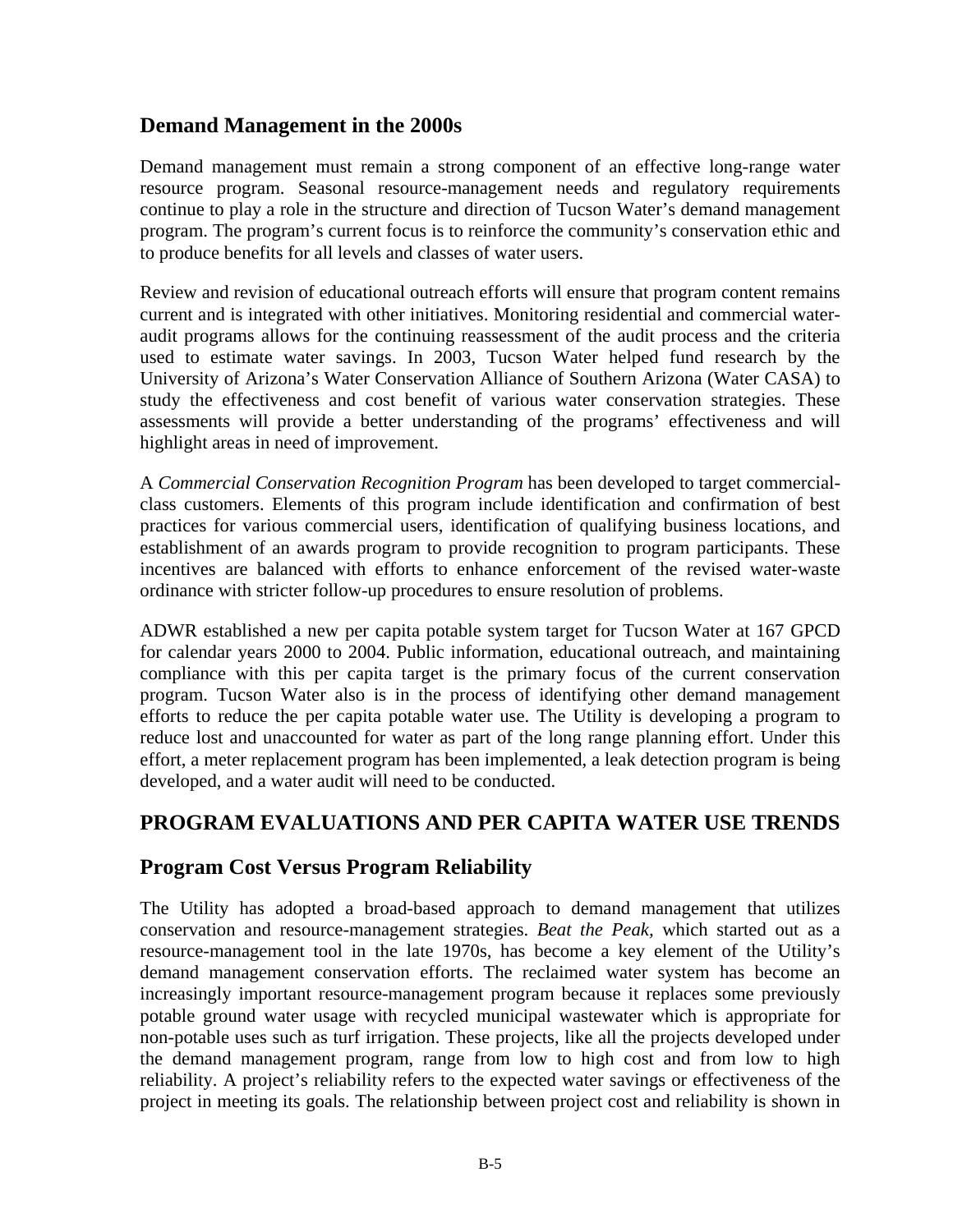Table B-1 where General Public Information Programs and Incentives and Rebates are evaluated using cost and reliability for ranking purposes. The public information program has a relatively low implementation cost but is difficult to evaluate with respect to actual water savings while incentives and rebates have high cost but water savings can be quantified. Other programs such as Education and Training, Direct Assistance, and Regulatory Measures can also be evaluated on a cost versus reliability basis.

| Level        |        | <b>Program Reliability</b>                |                                  |                           |
|--------------|--------|-------------------------------------------|----------------------------------|---------------------------|
|              |        | Low                                       | <b>Medium</b>                    | <b>High</b>               |
| Program Cost | Low    | General Public<br>Information<br>Programs |                                  | Regulatory<br>Measures    |
|              | Medium |                                           | <b>Education</b> and<br>Training |                           |
|              | High   |                                           | Direct Assistance                | Incentives and<br>Rebates |

**Table B-1:** Demand Management Program Cost Versus Reliability.

Reliability can be measured in terms of the volume of water saved or it may be inferred by measuring changes in attitudes or habits. Projects resulting in a change in technology, such as installing lower-volume fixtures, lend themselves more readily to actual measurement of water saved. Changes in attitudes or habits, the expected outcomes of information and educational outreach programs, can also be evaluated using survey techniques to compare differences between study and control populations. Conservation projects that are primarily informational or educational in nature are more easily evaluated in terms of public awareness and acceptance than actual water savings.

## **Per Capita Water Use**

One of the primary variables employed to project total demand in future years is per capita water usage. The overall measure of water-use efficiency is total gallons per capita per day (Total GPCD) which represents the average total daily volume of water used over a given year divided by the total population served during the year (for both potable and non-potable reclaimed water usage). Total GPCD can be further broken down into component parts each of which provides information about per capita water use and about various water use classes. Over the years, the Total GPCD within Tucson Water's service area has remained relatively constant at around 177 GPCD as shown on Figure B-1.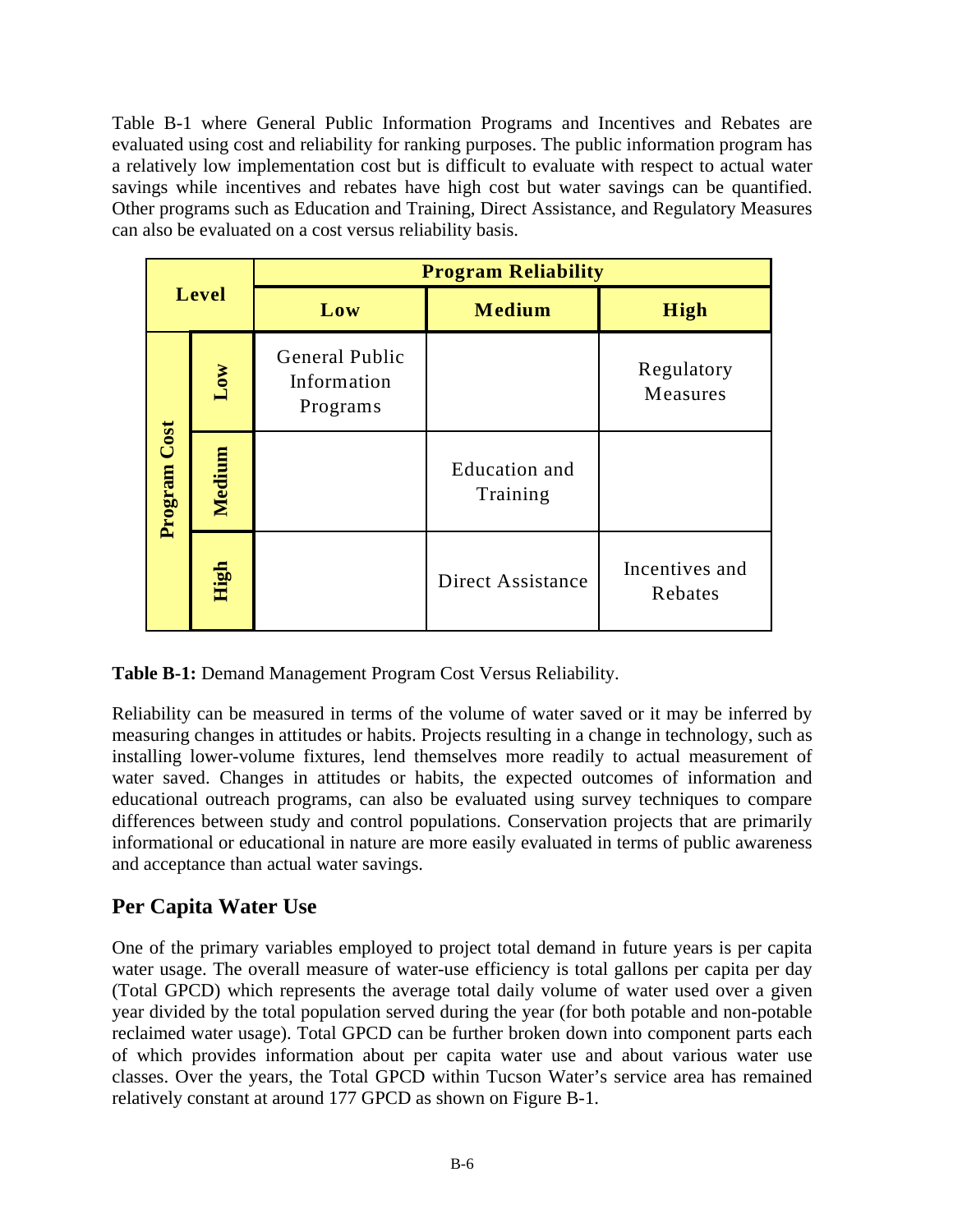

**Figure B-1:** Average Daily Per Capita Total System Demand 1970-2002.

Potable GPCD, a component of Total GPCD, represents the Tucson Water service area's per capita water-use for potable water only. The Potable GPCD has been used by ADWR to assess compliance with its per capita requirements since enforcement of its *Total GPCD Program* began in 1987. The Potable GPCD shows a slight downward trend from 1970 to 2000 as shown on Figure B-2.



**Figure B-2:** Average Daily Per Capita Potable System Demand 1970-2002.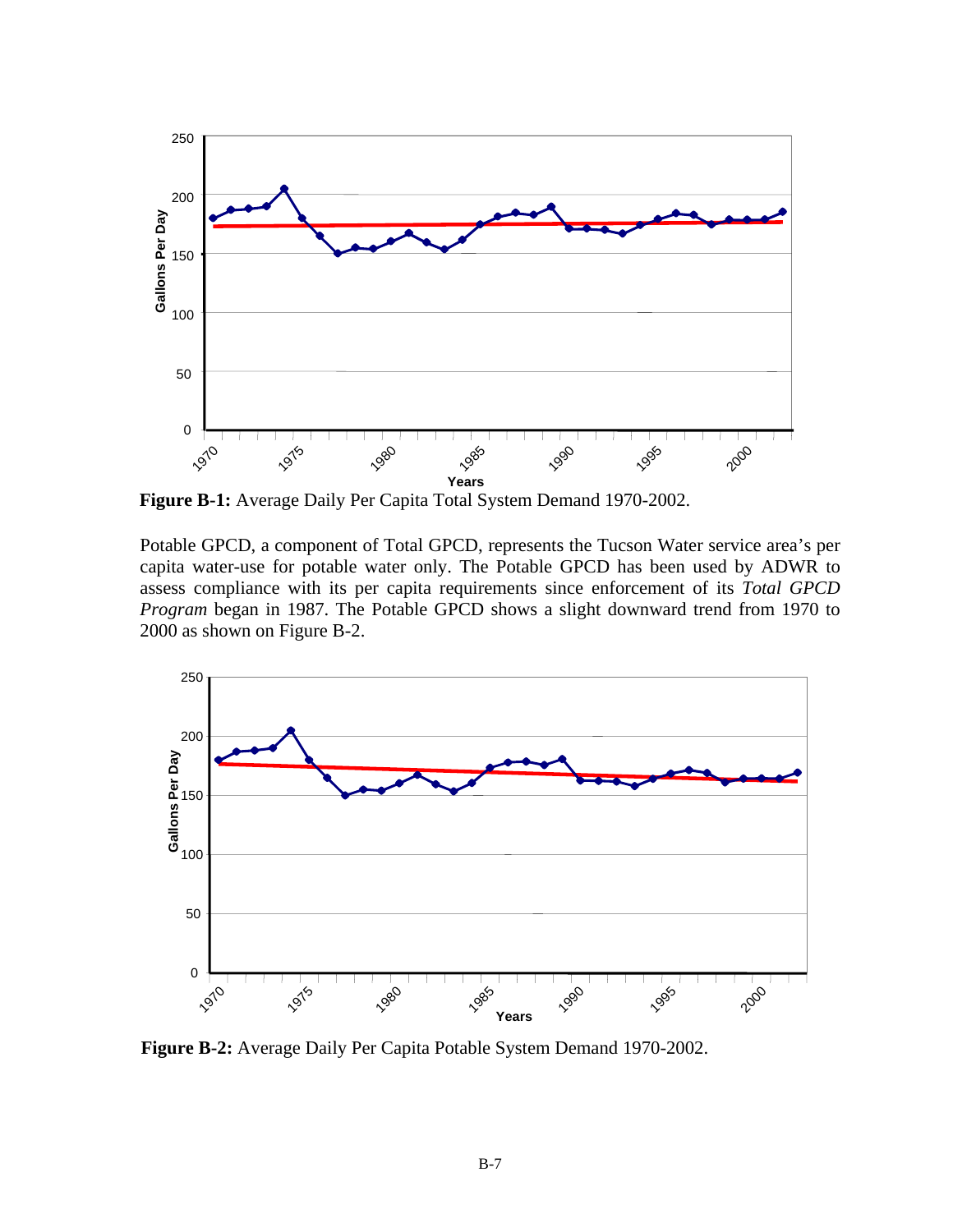Since 1984, Total GPCD has included potable and non-potable reclaimed water usage. Figure B-3, which partitions potable and reclaimed system water use rates after 1984, suggests that increasing reclaimed water use has largely offset the decline in Potable GPCD.



**Figure B-3:** Average Daily Per Capita Potable and Reclaimed System Demand 1970-2002.

### Residential Potable Per Capita Water Use

Just over 50 percent of all potable system demand is delivered to the single-family residential class and about 25 percent is utilized by the multi-family residential class. Thus, total residential usage accounts for about 75 percent of total potable demand. The average singlefamily residential use is 120 GPCD while total residential demand accounts for 110 GPCD. Residential water use has historically been an important focus of Tucson Water's conservation program.

There has been a reduction in the average GPCD for the single-family residential class over the last 15 years, but the reasons for the reduction in water use are difficult to determine. It was anticipated that the plumbing ordinances requiring use of efficient plumbing fixtures would reduce interior demand and result in lower per-service usage. Interior water usage can be compared from year to year by looking at winter-month water use patterns which reflect interior water usage. However, most of the residential water use reduction has occurred almost entirely during the summer months. Possible explanations for this water use trend may be related to the positive impacts associated with the increasing block rate structure and the continuing emphasis on reducing summer demand through the *Beat the Peak* program. There may also be changes in residential cooling patterns (where more air conditioning systems and fewer evaporative coolers have been installed in the last 10 years) that might also contribute to the documented decline in single-family residential usage per service. Another significant contributing factor to the observed trend may also be related to the increasing use of drip irrigation systems as opposed to less-efficient hand/sprinkler watering.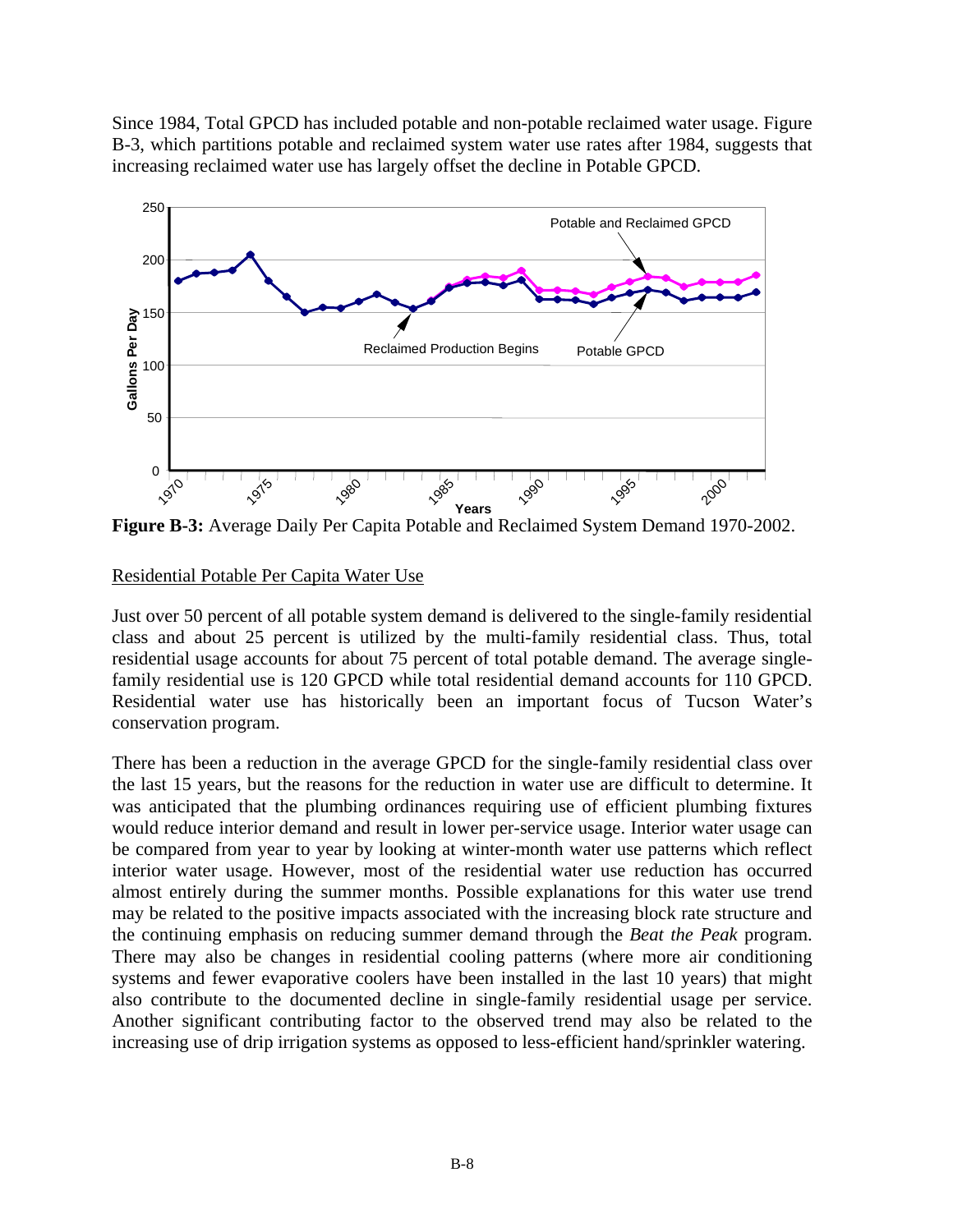#### Commercial and Industrial Potable Per Capita Water Use

The commercial and industrial customer classes account for about 25 percent of all potable system deliveries. These deliveries include all non-residential customers ranging from schools to manufacturing. The current non-residential potable GPCD is 35, which has been on a downward trend since 1980. This reduction in usage is mainly attributed to the conversion of customers from the potable system to the reclaimed system.

### **Conservation Potential by Customer Class**

The future role of conservation in a demand management program should be assessed in terms of its potential for making improvements in the various customer classes. Program reliability needs to be considered in terms of cost. Conservation-based demand management has focused on the interior and exterior water use for the three primary customer classes:

- Single-family residential
- Multi-family residential
- Commercial.

Tucson Water's service area currently has a relatively low potable GPCD of 163 gallons and an overall single-family residential GPCD of about 120. This single-family usage rate is one of the lowest in the urban Southwest as shown on Table B-2 and is commonly used as an indicator to compare the relative effectiveness of conservation programming between similar communities. The overall potential for additional reduction in residential water usage is relatively low given current programming. Given the low to moderate conservation potential in this sector, cost to further reduce water consumption in this customer class would be high.

| <b>Single-Family Residential GPCD*</b>                                                                                                                | <b>Selected Western Cities</b> |  |
|-------------------------------------------------------------------------------------------------------------------------------------------------------|--------------------------------|--|
| 114                                                                                                                                                   | El Paso, Texas                 |  |
| <b>120</b>                                                                                                                                            | <b>Tucson, Arizona</b>         |  |
| 123                                                                                                                                                   | Mesa, Arizona                  |  |
| 131                                                                                                                                                   | Glendale, Arizona              |  |
| 138                                                                                                                                                   | Albuquerque, New Mexico        |  |
| 140                                                                                                                                                   | Tempe, Arizona                 |  |
| 165                                                                                                                                                   | Phoenix, Arizona               |  |
| 169                                                                                                                                                   | Scottsdale, Arizona            |  |
| 230                                                                                                                                                   | Las Vegas, Nevada              |  |
| 236                                                                                                                                                   | Oro Valley, Arizona            |  |
| 242                                                                                                                                                   | Sacramento, California         |  |
| 261                                                                                                                                                   | Fresno, California             |  |
| *Source: Data provided by utility representatives except for Las Vegas and Albuquerque which were<br>obtained from Western Resource Advocates (2003). |                                |  |

**Table B-2:** Comparison of Single-Family Residential Water Usage.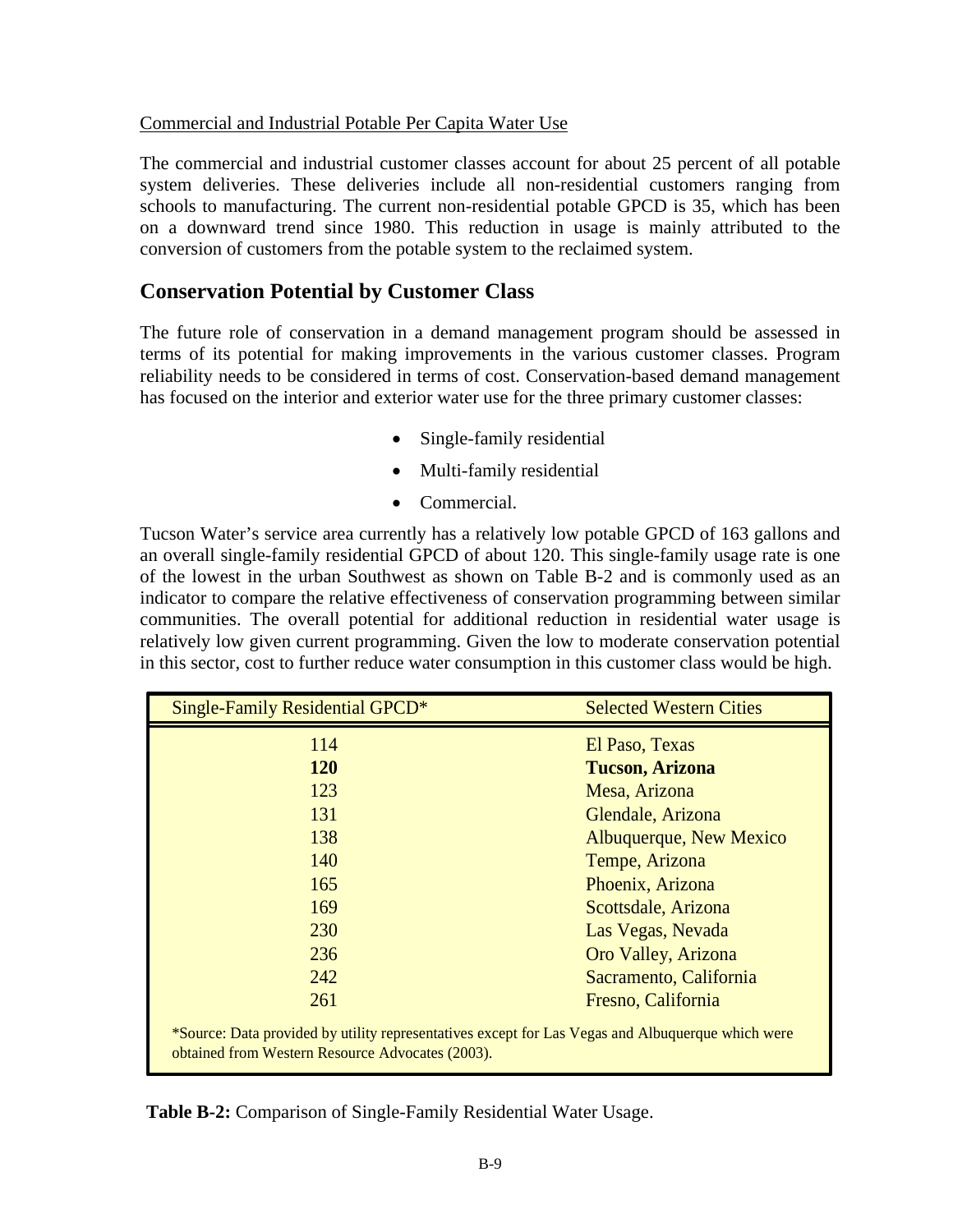#### Conservation Potential in the Single-Family Residential Sector

Single-family residential customers have individual meters and include condominiums, single detached housing units, and mobile homes. They comprise roughly 80 percent of Tucson Water's service connections and about 50 percent of the service area's overall potable water use. The conservation potential in the single-family sector is relatively low for interior water use and moderate for exterior use.

An effective way to reach these customers is through continuous public information campaigns that stress the importance of reducing demand for the good of the community and the environment as well as for their own financial benefit. By continuously reminding singlefamily customers to conserve water, additional small reductions in per-household use could result in large cumulative savings. Such reminders are also needed to reduce risk that customers will become complacent with their water usage.

Interior conservation programming in the residential sector typically involves the replacement of inefficient fixtures with efficient ones. This is relatively straightforward and can result in permanent reductions since the program is technologically based and does not require a change in customer behavior. Important considerations for any mandatory or retrofit program are the state and national fixture-efficiency requirements and local plumbing codes requiring the use of efficient fixtures. As a result of these standards, water-efficient fixtures are installed in all new homes; over time the older housing stock will be retrofitted with the new efficient fixtures. Lastly, fixing leaks in residential plumbing, regardless of improvements in fixture efficiency, will remain one of the best demand management practices.

Exterior conservation programs are much more complicated than those for the interior because there are other variables that impact exterior demand. Where interior conservation is characterized as utilitarian, exterior water use is more commonly associated with quality of life issues and these are more difficult to address.

One of the most significant trends in the single-family exterior water use is the growing use of drip irrigation systems and the widespread adoption of low-water-use-landscapes. In a 1992 survey, Tucson Water noted that 27 percent of single-family customers had drip irrigation systems and approximately 50 percent of those were on timers. Ten years prior to this survey, relatively few homes had drip irrigation systems. A residential survey of homes that were constructed from 1992 to 1997 indicated that 83 percent had drip irrigation systems (Graft, 1997).

Another significant change in decreased exterior demand is that fewer evaporative coolers are being installed in new homes. In Tucson, nearly 96 percent of new homes have air conditioning and 85 percent have air conditioning only. In ADWR's 1992 survey, only 40 percent of the homes had air conditioning and only 19 percent had air conditioning only. New homes should annually use approximately 10,400 gallons of water less than the average home in 1992 based on this change alone.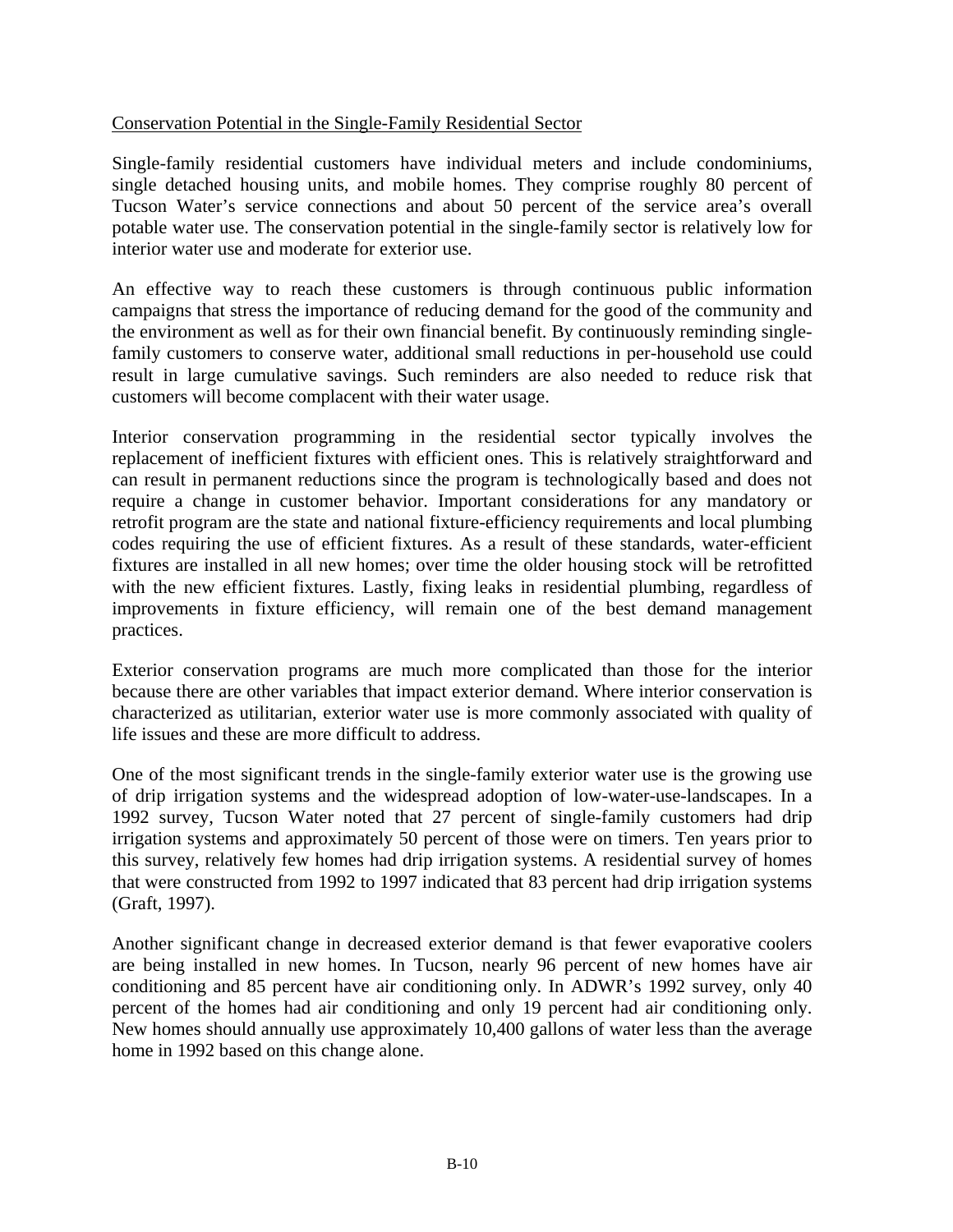#### Conservation Potential in the Multi-Family Residential Sector

Water use in the multi-family sector is a hybrid between the commercial/industrial and the residential sectors. Interior water use is essentially the same as in single-family residences while external water use patterns more closely resemble those observed in the commercial/industrial sector. However, there are some potential economies of scale in this sector not available in the single-family residential sector. Multi-family customers represent about 25 percent of all Tucson Water deliveries.

As a general rule, the interior conservation potential at most multi-family complexes is low. Interior use at multi-family sites is similar to those in single-family residences. The primary difference is the lack of clothes washing facilities in many units. Most large multi-family facilities do have on-site laundry facilities. These are potential sites where conversion to more efficient horizontal axis washers could be very cost-effective. Small complexes constructed prior to 1983 are expected to offer the greatest conservation potential due to aging laundry facilities.

The same issues discussed in the following commercial/industrial sector apply to the multifamily sector's exterior water-usage conservation potential. Landscape water-management education and training is considered the most effective method for improving overall efficiency of exterior water use in the multi-family sector.

#### Conservation Potential in the Commercial/Industrial Sector

Non-residential water use represents approximately 25 percent of total water deliveries in the Tucson Water service area. With the exception of a handful of large users, most commercial customers are low-volume water users. There is relatively little industrial process-water usage in the Tucson Water service area. Except for cooling towers, the types of water usage at most commercial facilities is similar to that observed in the residential sector but on a larger scale.

Targeting the commercial sector offers opportunities to make changes in water use with a relatively modest conservation program. A single commercial site can easily use as much water as 100 single-family homes. Rather than dealing with many individual homeowners, the non-residential and multiple-family residential sectors provide the possibility of working with property management companies who can make decisions that impact a large number of sites. Similarly, there are programmatic efficiencies when working with on-site managers or facility engineers who can influence all the water use at a single large site.

There has been a significant increase in the commercial use of reclaimed water throughout the service area. Fourteen of the eighteen golf courses located within the Tucson Water service area are using reclaimed water for outside watering. Of the four that still rely on ground water, one will convert to reclaimed water by the end of 2005, two rely on privately owned grandfathered water rights, and the fourth is located in an area where no alternative supplies are available. There are now 34 parks and 34 schools that have converted from ground water to reclaimed water for landscape irrigation. In 2003, nearly 13,000 acre-feet of reclaimed water was delivered throughout the Tucson Water service area.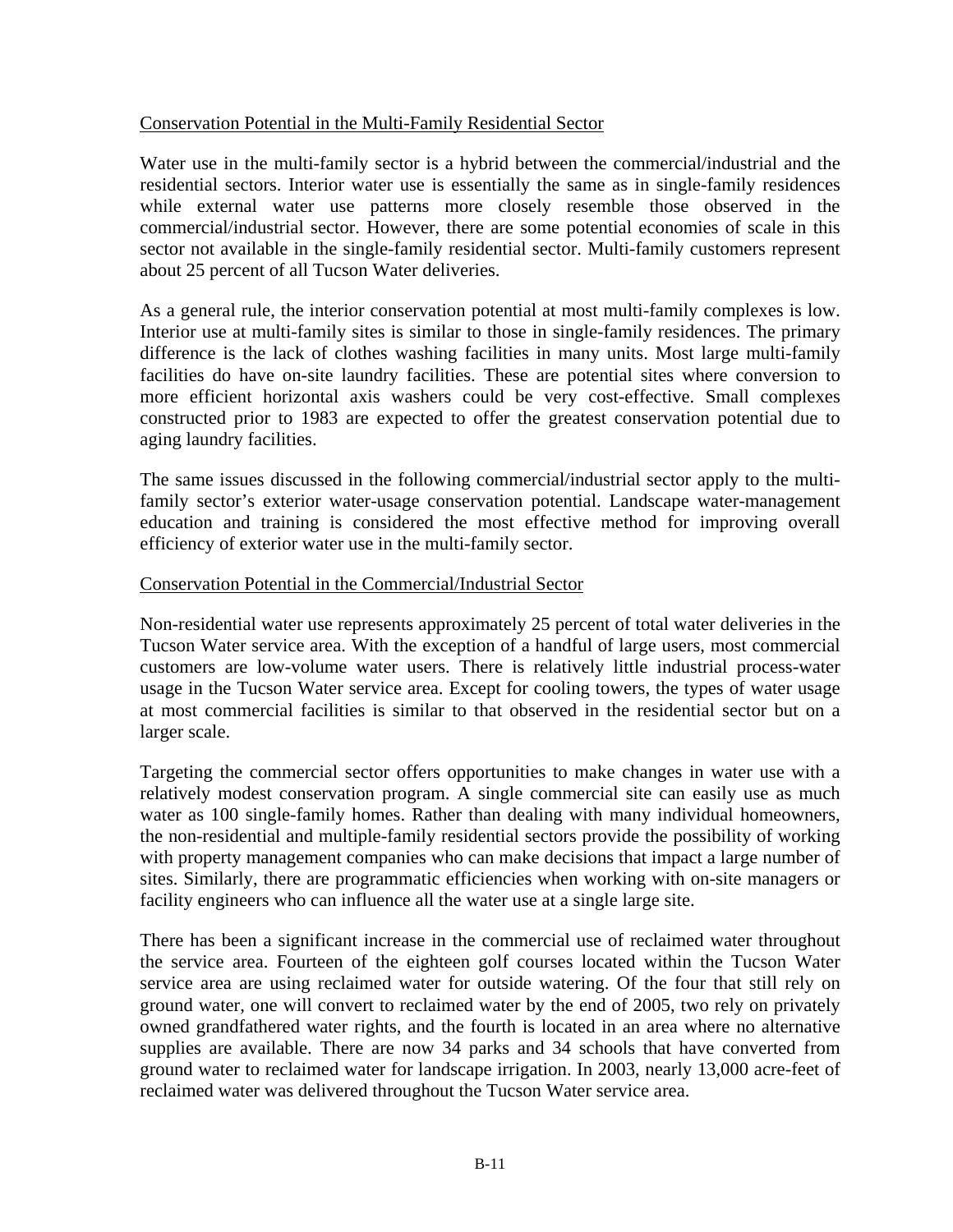Data collected in a local survey of 26 large cooling facilities in 1995 found that about 30 percent of the facilities' total water consumption was used for cooling (Black and Veatch, 1995). The institutional relationships between the chemical vendors/maintenance companies and the managers at commercial sites as well as aging systems tend to make change in this area difficult even though it can be demonstrated that significant water savings can occur. Commercial property owners do not need technical details of water chemistry and instrumentation to understand the cost-effectiveness of cooling tower management. However, for persons directly involved with day-to-day cooling tower operations, a series of seminars presented by knowledgeable professionals (such as water treatment vendors) could lead to improved efficiency. A financial incentive program may help promote water efficiency among cooling tower users.

Tucson Water's commercial conservation programming efforts have focused on education and training in an effort to raise the overall level of professionalism in the landscape industry and cooling tower managers. These efforts should lead to improvement in irrigation management and cooling tower operation. The summer surcharge that is part of the commercial/industrial rate structure also charges a premium for summertime exterior water use which should keep exterior demand from significantly increasing in the summer.

## **FUTURE DEMAND MANAGEMENT PLANNING**

Total per capita water use in Tucson Water's service area has on average been predictable and stable for the last few decades. When local per capita residential water use is compared with other comparable southwestern urban communities, Tucson Water is at the lower end of the use spectrum. Tucson Water's average Total GPCD of 177 was used for projecting future demand in *Water Plan: 2000 – 2050*. With the present level of effort and expenditures, the Utility can reasonably assume the current trend in water usage will continue. If the current level of demand management programming is not maintained, water-use efficiency could decay and the per capita water usage demand could rise.

With a modest increase in effort and costs, there are opportunities for increased water-use efficiency and demand reduction. Some residential customers still have low-efficiency fixtures and would benefit from improved plumbing maintenance. The same can be said for multi-family customers. There also are opportunities for water savings in the commercial sector. Some commercial customers could benefit from converting cooling tower use to reclaimed water. Others have such high water usage that even a small improvement in efficiency might save significant amounts of water.

Many communities in the southwest have enacted ordinances for emergency water-use reduction. The City of Tucson has codified its own emergency response procedures in case of a water emergency. These measures are functional and necessary for emergency response but would not be effective in reducing water use in the longer term. Further water savings and increases in efficiency are matters for planning.

The present Total GPCD is the result of actions taken by both the Utility and its customers, through both mandatory and voluntary programs. The success of new or expanded demand management programs will also require the support of customers. The potential effectiveness